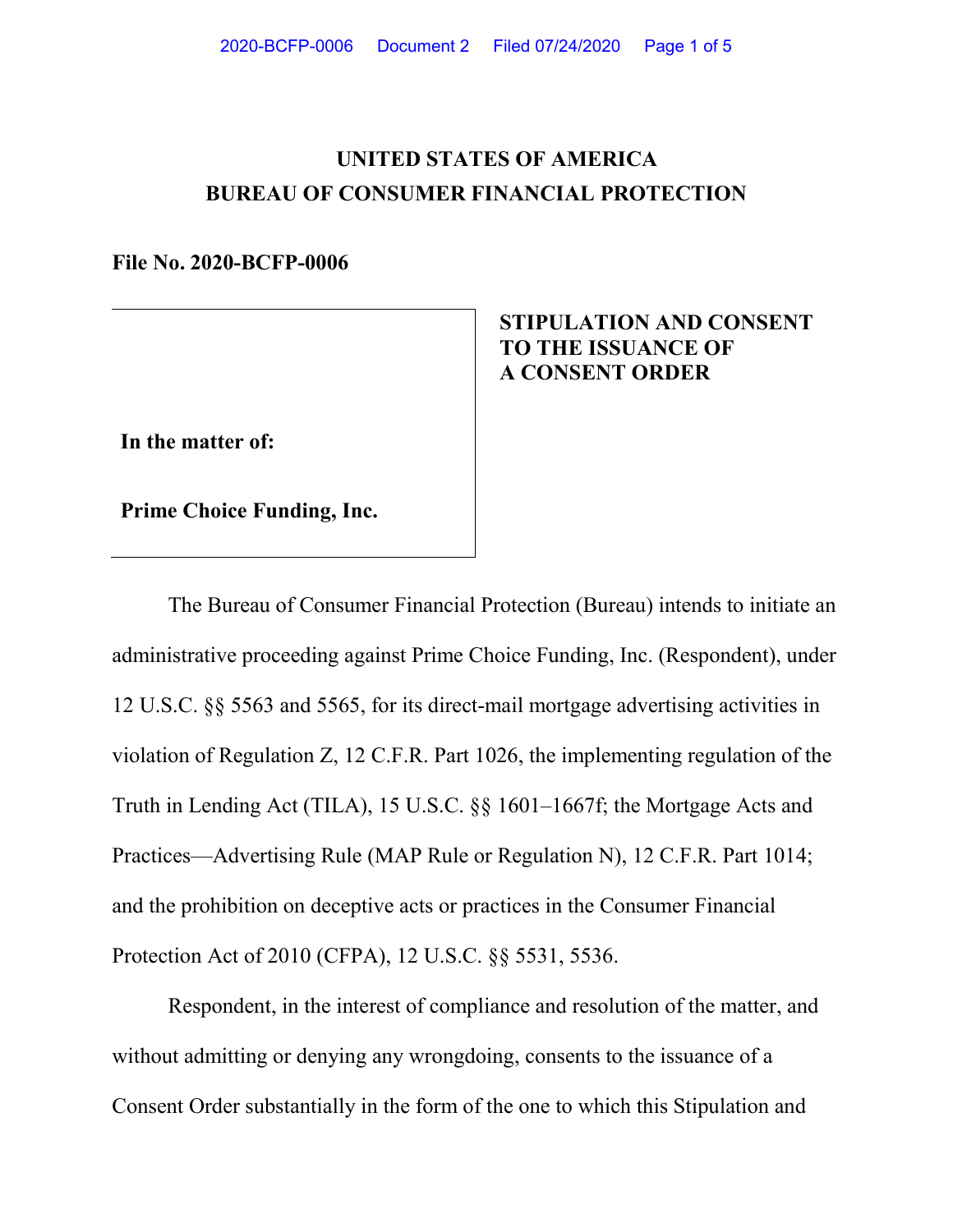Consent to the Issuance of a Consent Order is attached (Consent Order), and which is incorporated by reference.

In consideration of the above premises, Respondent agrees to the following:

# **Jurisdiction**

1. The Bureau has jurisdiction over this matter under §§ 1053 and 1055 of the Consumer Financial Protection Act of 2010 (CFPA), 12 U.S.C. §§ 5563, 5565.

## **Consent**

- 2. Respondent agrees to the issuance of the Consent Order, without admitting or denying any of the findings of fact or conclusions of law, except that Respondent admits the facts necessary to establish the Bureau's jurisdiction over Respondent and the subject matter of this action.
- 3. Respondent agrees that the Consent Order will be deemed an "order issued with the consent of the person concerned" under 12 U.S.C. § 5563(b)(4), and agrees that the Consent Order will become a final order, effective upon issuance, and will be fully enforceable by the Bureau under 12 U.S.C. §§ 5563(d)(1) and 5565.
- 4. Respondent voluntarily enters into this Stipulation and Consent to the Issuance of a Consent Order.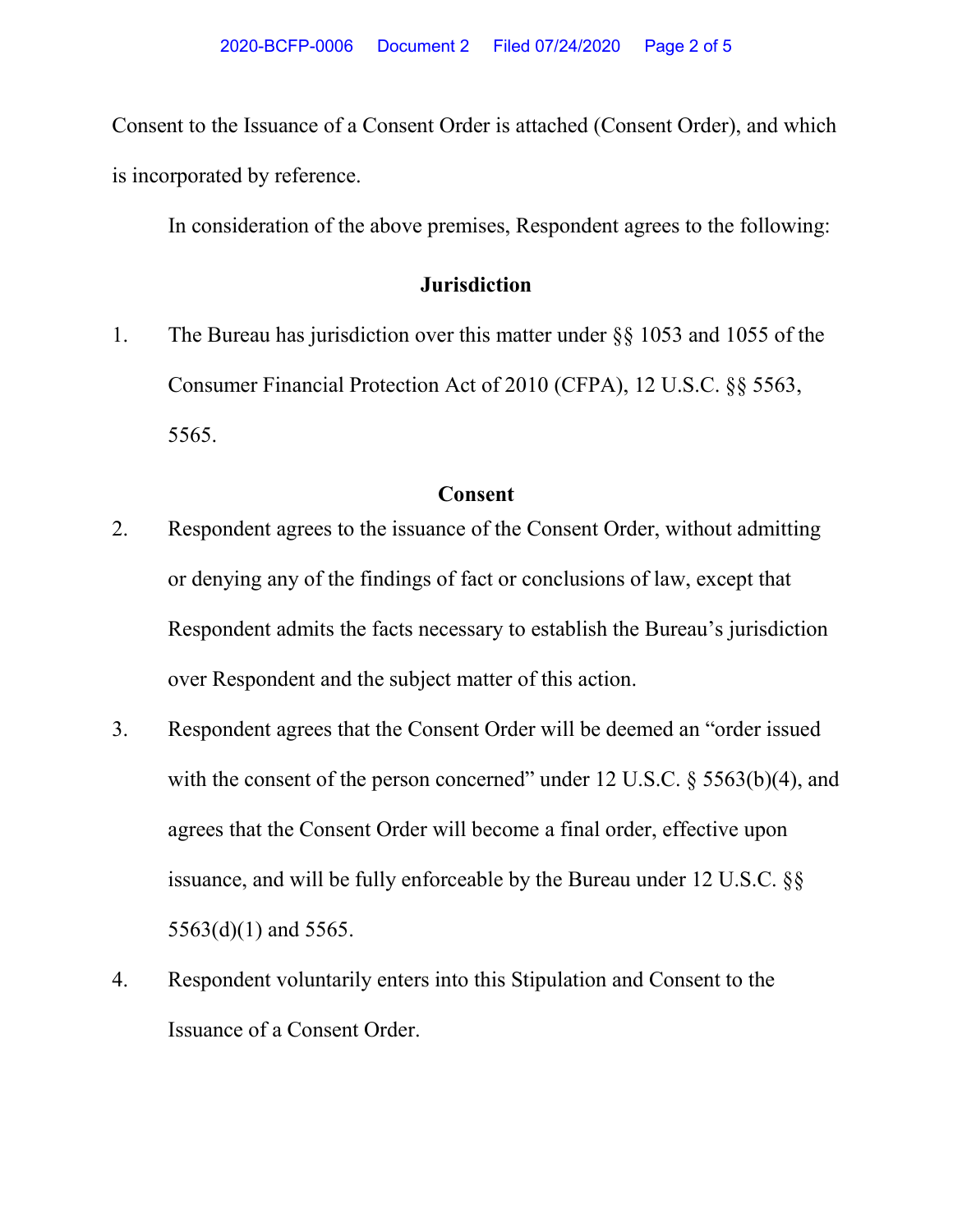- 5. The Consent Order resolves only Respondent's potential liability for law violations that the Bureau asserted or might have asserted based on the practices described in Section V of the Consent Order, to the extent such practices occurred before the Effective Date and the Bureau knows about them as of the Effective Date. Respondent acknowledges that no promise or representation has been made by the Bureau or any employee, agent, or representative of the Bureau, about any liability outside of this action that may have arisen or may arise from the facts underlying this action or immunity from any such liability.
- 6. Respondent agrees that the facts described in Section V of the Consent Order will be taken as true and be given collateral estoppel effect, without further proof, in any proceeding before the Bureau to enforce the Consent Order, or in any subsequent civil litigation by the Bureau to enforce the Consent Order or its rights to any payment or monetary judgment under the Consent Order.
- 7. The terms and provisions of this Stipulation and the Consent Order will be binding upon, and inure to the benefit of, the parties hereto and their successors in interest.
- 8. Respondent agrees that the Bureau may present the Consent Order to the Bureau Director for signature and entry without further notice.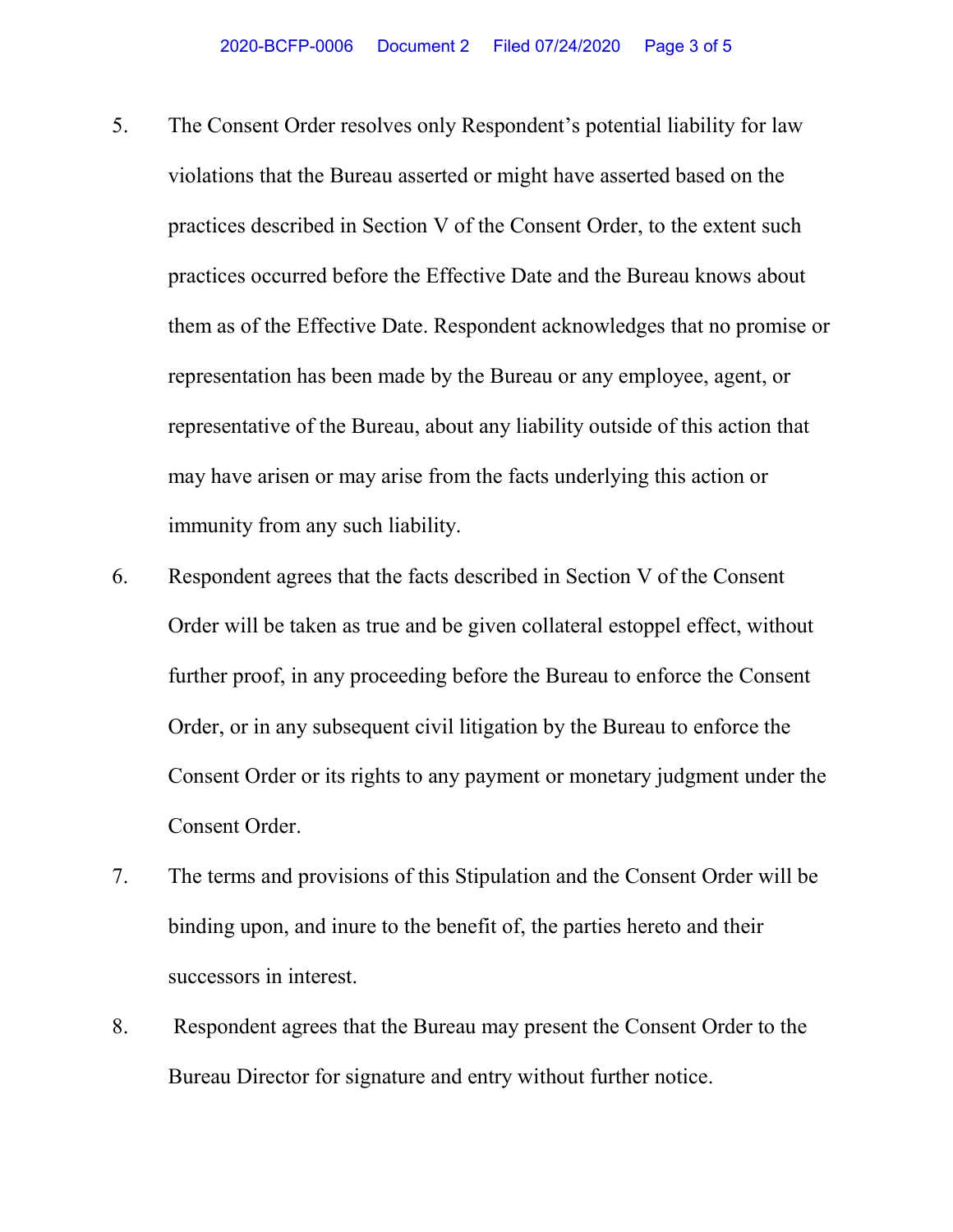#### **Waivers**

- 9. Respondent, by consenting to this Stipulation, waives:
	- a. Any right to service of the Consent Order, and agrees that issuance of the Consent Order will constitute notice to Respondent of its terms and conditions;
	- b. Any objection to the jurisdiction of the Bureau, including, without limitation, under § 1053 of the CFPA, 12 U.S.C. § 5563;
	- c. The rights to all hearings under the statutory provisions under which the proceeding is to be or has been instituted; the filing of proposed findings of fact and conclusions of law; proceedings before, and a recommended decision by, a hearing officer; all post-hearing procedures; and any other procedural right available under § 1053 of the CFPA, 12 U.S.C. § 5563, or 12 C.F.R. Part 1081;
	- d. The right to seek any administrative or judicial review of the Consent Order;
	- e. Any claim for fees, costs or expenses against the Bureau, or any of its agents or employees, and any other governmental entity, related in any way to this enforcement matter or the Consent Order, whether arising under common law or under the terms of any statute, including but not limited to the Equal Access to Justice Act and the Small